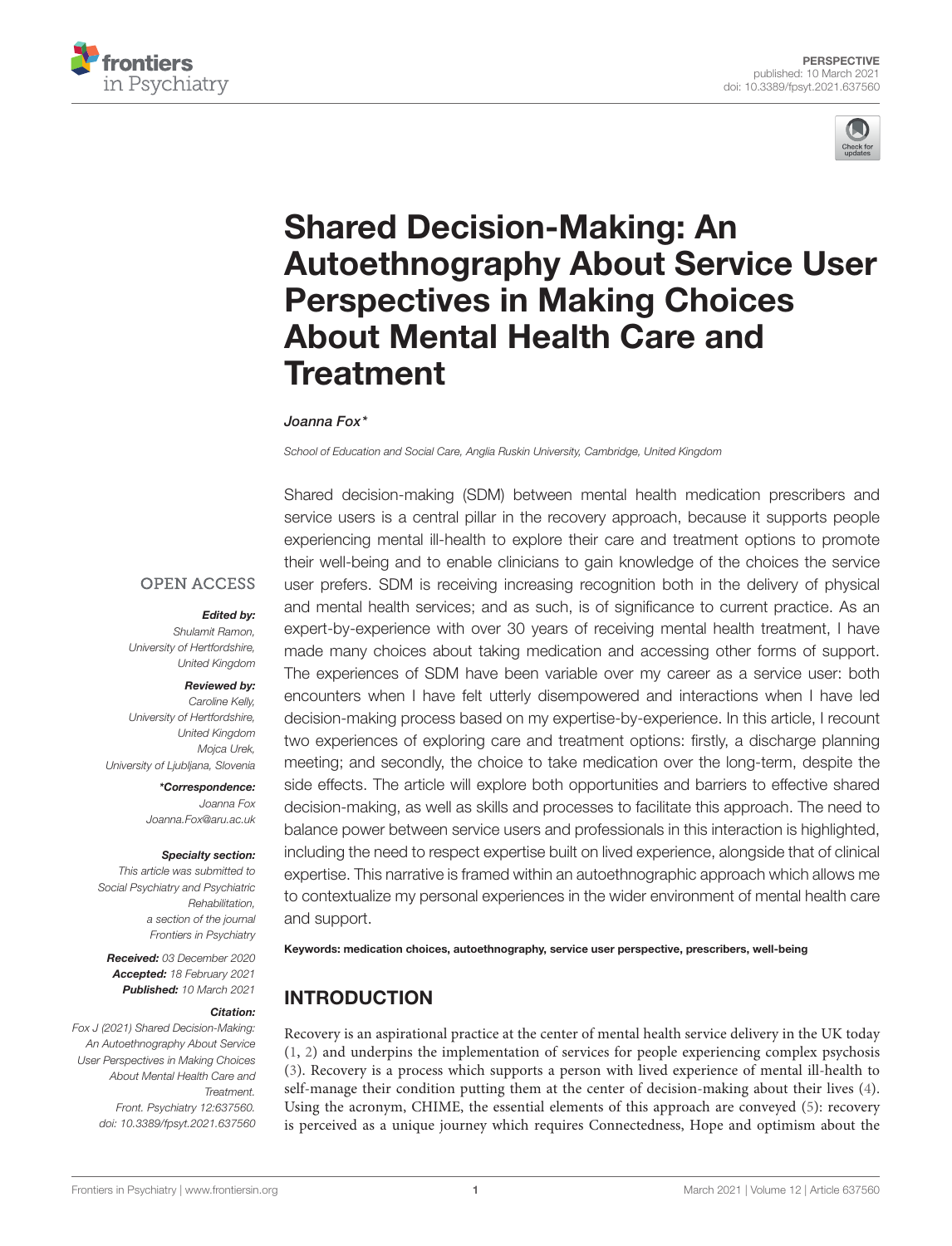future, the creation of Identity, Meaning in life and the need for Empowerment. Recovery promotes the development of agency and autonomy in the lives of service users [\(4\)](#page-4-3); thus, the process of shared decision-making (SDM) in choices about mental health interventions enables people who use services to co-produce recovery in partnership with the practitioner [\(6\)](#page-4-5). This article will explore my experiences of decision-making processes in two professional encounters as a user of mental health services for over 30 years, enabling me to illuminate this approach from my perspective as both an expert-by-experience and a social work academic. This narrative is framed within an autoethnographic approach [\(7,](#page-4-6) [8\)](#page-4-7), which allows me to contextualize my personal experiences in the wider environment of mental health support. Moreover, it provides me with the opportunity to investigate what makes effective SDM in the process of clinical interventions from my hybrid standpoint as both a social care professional and a service user expert.

Shared decision-making [\(9\)](#page-4-8) is defined as "a process in which decisions are made in a collaborative way, where, trustworthy information is provided in accessible formats about a set of options, typically in situations where the concerns, personal circumstances, and contexts of patients and their families play a major role in decisions." SDM lies along a continuum of forms of decision-making in health and social care settings which range from paternalistic to informed choice approaches [\(10,](#page-4-9) [11\)](#page-4-10). The advantages of SDM include increased therapeutic alliance, enhanced shared knowledge and understanding of key intervention issues, saving time in review meetings, and an increased commitment to implementing decisions jointly taken [\(6\)](#page-4-5). Moreover, in a systematic review and meta-analysis of the evidence, collaborative decision-making around psychiatric treatment [\(12\)](#page-4-11), in a process that considers patient preferences and values, is likely to help people receiving treatment for psychosis experience greater empowerment and reduced coercion in relation to their care. Moreover, in a study of implementation of SDM in youth early intervention services [\(13\)](#page-4-12), family caregivers were involved in decision-making and it was posited that involvement should be negotiated on an individual basis; however, all caregivers should be supported with information about mental ill-health and treatment options.

Since 2012, UK guidance has stipulated that processes of SDM should promote choice and the development of agency for people who use mental health services [\(14\)](#page-4-13). SDM is seen at the forefront of moves toward personalized care which "means people have choice and control over the way their care is planned and delivered, based on 'what matters' to them and their individual strengths and needs" [[\(15\)](#page-4-14): 3]. Moreover, personalized care is at the center of the development and delivery of health and social care in England and Wales [\(15\)](#page-4-14); and, also, in mental health care [\(1,](#page-4-0) [2\)](#page-4-1).

Despite this stipulation, the implementation of SDM in the care of people who use mental health care [\(15\)](#page-4-14) in mental health policy in England [\(14,](#page-4-13) [15\)](#page-4-14) is tempered with the need to manage risk and to ensure the safeguarding of vulnerable people. Thus, the balance between care and control in the delivery of mental health services is located between the duty to protect life under the Human Rights Act, article 2 [\(16\)](#page-4-15), and a duty to preserve and promote choice, dignity, and freedom [\(17\)](#page-4-16). These two poles of care provision exist at different ends of a continuum, given that professionals aim at balancing the need for care and control. Thus, SDM is a framework which is controversial for many professionals [\(18\)](#page-4-17) making its implementation challenging for both professionals and service users [\(19\)](#page-4-18). Additionally, its emphasis on the importance of acknowledging the value of experiential knowledge in the therapeutic alliance between the service user and the practitioner can also be demanding because it generates a new relationship between these two parties [\(6\)](#page-4-5). It requires a shift in the behavior and attitudes of both participants in recognizing each other's expertise in this interaction. Moreover, the value of expertise-by-experience is further highlighted in an Australian study, which implemented peer support (individuals with lived experience helping other consumers) in shared decision-making processes in youth early intervention settings [\(20\)](#page-4-19); this study emphasizes the place of experiential knowledge in SDM.

In the next section, I reflect on my experiences of decisionmaking in mental health management as I recount two encounters of mental health intervention framed within an autoethnographic approach. These interventions are discussed to enable an understanding of the effectiveness of SDM from my standpoint, as both an expert-by-experience and a social work academic. The reflections thus serve as a springboard to highlight the processes of SDM and to enable further exploration of the nature of decision-making in mental health care from the perspective of an expert-by-experience.

## Autoethnography: A Process of Reflection to Illuminate My Response to SDM

Autoethnography has been used widely in health and social care research, education, and practice [\(20,](#page-4-19) [21\)](#page-4-20). Autoethnography is employed in this article to reflect on my experiences of SDM through a process of writing, and to position them in the wider social and political environment [\(7\)](#page-4-6). Reflective practice has a long tradition in the helping professions as a method to develop both personal understanding of the lived experiences of service users and carers and of innovation in practice [\(22\)](#page-4-21), therefore, autoethnography is appropriate to this article. Autoethnographic writing [\(7\)](#page-4-6) requires the researcher to pay careful attention to both the epistemic (claims to knowledge) and the aesthetic (practices of imaginative, creative, and artistic craft) characteristics of their texts as they seek to convey the meaning of their individual experiences and communicate their significance to the wider community of practice.

Autoethnography strives for social justice [\(7\)](#page-4-6) and promotes moral and ethical debate through the process of reflexivity [\(8\)](#page-4-7). My accounts were analyzed by using thematic data analysis [\(23\)](#page-4-22) and themes commensurate with the literature were identified and integrated into the discussion. Thematic analysis involves a sixphase process [\(23\)](#page-4-22); however, it is often flexible, encompassing an approach that can be both "inductive" and "data-driven." Thus, initially, themes were identified inductively as I read and re-read the reflections that described the experiences expressed in the accounts; then themes were identified which were commensurate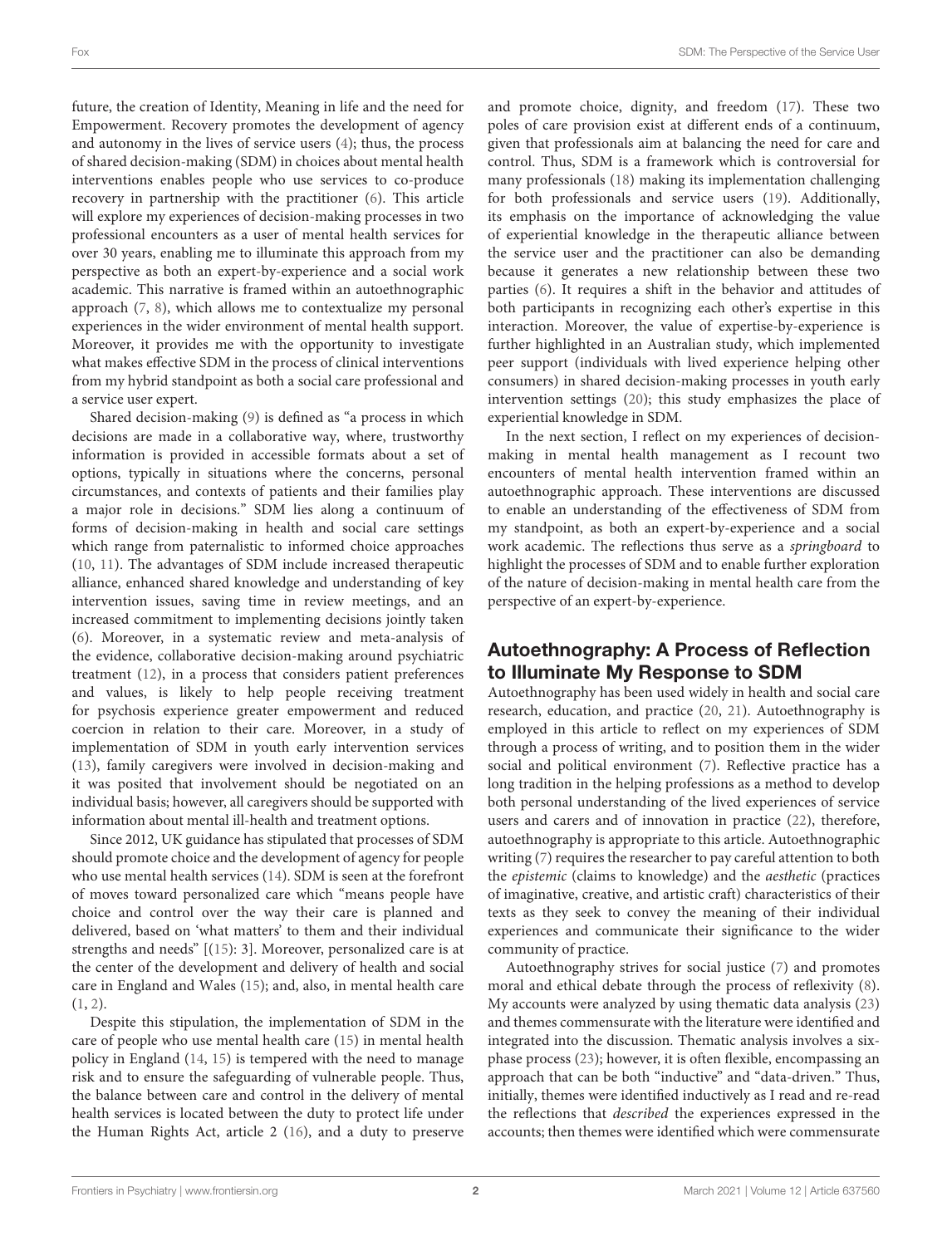with the published literature. Furthermore, different sources of evidence are used alongside my reports to explicitly link concepts from the literature to my narrations. Thus, both the process of reflexivity [\(22\)](#page-4-21) as a service user and academic [\(24\)](#page-4-23) and the narratives in the article facilitated the connection of "the autobiographical and personal to the cultural, social, and political" [\(25\)](#page-4-24).

Ethical challenges may arise when using such a personally revealing research process as autoethnography and writing about such intimate experiences. This situation is explored by Goldberg et al. [\(26\)](#page-4-25) who illuminate the experiences of a mental health practitioner who also became a hospital inpatient. Goldberg et al. [\(26\)](#page-4-25) discuss the need to manage both personal and professional boundaries and to consider these needs carefully in relation to the working and professional environment; an issue highlighted in the context of social work [\(27\)](#page-4-26).

As an expert-by-experience [\(24\)](#page-4-23) I choose to use my lived experiences of mental distress to effect positive change in mental health care [\(28\)](#page-5-0), but, of necessity, I have learnt to separate personal emotions from the professional domain. I communicate my encounters with services by objectifying the substance of these experiences to explore them as empirical data, rather than as occurrences full of emotional content. This division allows me to disconnect the personal from the professional and maintain a divide between these two domains. However, at times, reliving my past experiences may impact on my sense of mental wellbeing, and I find it necessary to pause the process of writing to give myself a break [\(21\)](#page-4-20).

## My Experiences of SDM

In this section I recount two experiences of decision-making in clinical care: one at the start of my mental health career and one more recent experience. This illuminates an understanding of this topic from my perspective. I have taken mental health medication for over 30 years and reflect on how my own expertise and relationship with professionals has adapted and changed. I describe, firstly, one memory of early involvement in decisionmaking following my first stay in hospital, and, secondly, a more recent experience of trying a different mental health medication.

The first situation occurred when I was attending a planning discharge meeting whilst emerging from my first episode of acute psychosis. This was my first experience of being in hospital and of mental distress. On discussing when I would be discharged, I entered a room with more than 15 people and remember nothing more of that meeting than the number of faces staring back at me. This encounter remains in my memories after over 30 years of care, I remember there being no support, no explanation of the meeting, and no discussion of the outcome. It is a single and clear memory, with little embellishment. There was no understanding of the enormity of this experience or of the sense of fear and disempowerment I experienced; this encounter was very far from the ideal of involvement in decision-making and evidenced power being situated completely in the hands of professionals. It may have been helpful if the purpose of the meeting had been discussed in advance; if I had been informed of what to expect from the meeting; and if I could have been accompanied by an advocate or person I had got to know on the ward.

My second account relates to an experience within the last 2 years. I went through a period of excessive weight gain. I met with the psychiatrist who I have known for over 30 years. He has now semi-retired from the NHS and I chose to see him privately; otherwise, I would not be able to access mental health support in a timely way. The medication I take increases my appetite and makes me crave foods; other side effects include: an increased propensity to develop diabetes, global sedation, cloudy thought patterns, reduced libido. I wanted to explore changing medication. This drug supports me to manage anxiety by evening out the extremes of emotion, although, one disadvantage of this medication, is, I believe that it has suppressed my natural emotional responses. This is a side effect which I accept as a pay-off for managing anxiety. The psychiatrist explored my concerns about weight gain and committed to investigate some alternative treatments.

When we next met, the psychiatrist recommended some options, and I chose to take a new medication. I found it to be effective in reducing my appetite, but less effective at containing my anxiety and other feelings of paranoia. I tried the change for 2 months and then, in consultation with my psychiatrist, returned to the medication that I know works best for me; albeit I immediately gained the weight I had lost. I had to decide between taking a medication that enabled me to manage my mental illhealth and increase weight, and to take a less effective medication that did not cause weight gain. This was a decision driven by expediency as I needed to function effectively in both my personal and professional life.

These encounters highlight two specific themes that are central to the practice of SDM in mental health care: the impact that a service user's incapacity, lack of insight and acute distress can have when negotiating clinical interventions in the context of SDM; and the change in decision-making processes when the service user becomes a self- acknowledged expert-by-experience, as well as being recognized as such by practitioners.

# **DISCUSSION**

The first encounter occurred 30 years ago at an inpatient discharge planning meeting following my first episode of acute psychosis. The second was a more recent encounter when I chose to see a psychiatrist as an outpatient to discuss my medication and treatment options, where I subsequently felt this experience was an example of effective SDM. The first encounter occurred at the beginning of my mental health journey, long before there were any guidelines on SDM. I would not have considered myself an expert-by-experience at the time of the first encounter; I had no comprehension of what mental illness symptoms were and had not heard of the terminology of psychosis. In the second encounter, initiated by myself, I had decades of firsthand experience with mental health practice, and was informed about the side effects of the various suitable medications for my condition, hence at that point, considered myself as an expertby-experience. In the first encounter, the psychiatrist didn't know me, nor was I able to understand my condition or to understand what was happening to me. I remember little being discussed with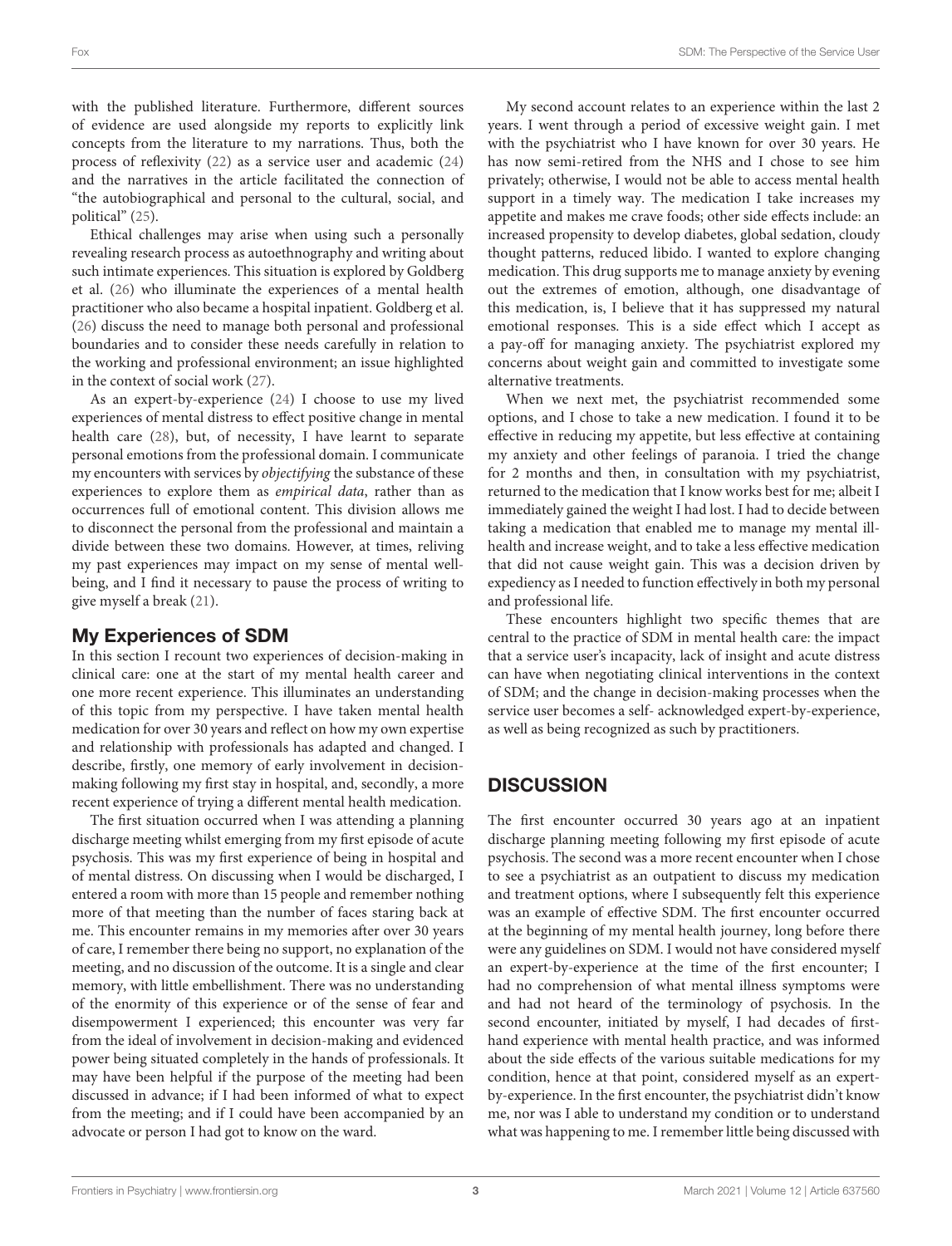me about psychosis or little information provided to me. This was a barrier to SDM in its simplest format.

These two accounts demonstrate how decisions are made in mental health care based on different kinds of expertise: the former presents an episode of an uninformed and under-involved patient, subjected to the power of the professionals, having decisions made for her; whilst the latter episode exemplifies an interaction of shared power as decisions are made based on both experiential and clinical wisdom. This second example reflects a process of SDM, because at its core is a shared agreement and shared enterprise between the service user and the professional to share risk [\(6\)](#page-4-5). This requires the practitioner to give up some of their power and enter a more equal relationship with the service user and be open to the service user perspective [\(18\)](#page-4-17).

My experiences of recent care have been underpinned by my expertise-by-experience and based on my own expert knowledge of my condition.

To promote SDM, in my experience, effective communication is central to interactions between the service user and the professional [\(19\)](#page-4-18). Three elements have been identified as key to effective SDM [\(29\)](#page-5-1): knowing the client; awareness of the practitioner; and the therapeutic relationship. The client needs to want to be involved in SDM and be trained how to engage in it, and the professional should be aware of SDM techniques and should place the therapeutic alliance with the patient at the center of the interaction, offering clear information and actively listening to the client's viewpoints. In support of this, it has been found that establishing effective relationships based on a personcentered and user participation model are more important in decision-making than following an established pathway with little consultation [\(30\)](#page-5-2). Additionally, the three-talk model of SDM [\(9\)](#page-4-8) highlights the need for active listening between the parties leading to discussion of possible options for the service user to make when facing a decision.

From my accounts, these elements are essential to effective SDM. Responding to my needs, clarifying information, and respecting my expertise are key to informed decision-making. Although in the first episode of psychosis I was so overwhelmed by the distressing experiences, that I was less able to be involved in making shared choices about my care, but this does not mean that I was too unwell to have care processes explained to me and understood by me. Despite the experiences I had, there are many enablers and barriers which both promote and obstruct the implementation of SDM; these issues are further highlighted in the next part of the discussion.

Clinicians may be more likely to implement SDM in certain circumstances such as when encounters are initiated by the service user [\(28\)](#page-5-0). Moreover, service users who participate positively in SDM and who do not dispute their diagnosis, do not reject relevant clinical facts about their diagnosis or treatment, and are not experiencing negative emotional symptoms may be more likely to be invited by clinicians to share in decisionmaking about their care [\(24,](#page-4-23) [28\)](#page-5-0). Additionally, when a service user has capacity, a clinician can facilitate current and future SDM by recording the service user's preferences, values, and health experiences (e.g., hospitalisations and treatments) [\(6\)](#page-4-5). By using SDM, professionals could help service users to clarify their preferred care plan for future care during acute episodes. In parallel, professionals can learn from service users not only what their preferences are, but also the underlying reasons for these choices; learning effectively from their expressed options.

However, a service user's perceived lack of insight into their mental health condition [\(10\)](#page-4-9) and safe-guarding concerns about their situation may be a barrier to professionals' willingness to implement SDM [\(18\)](#page-4-17) because risk management is at the center of mental health practice [\(17\)](#page-4-16). Moreover, challenges to implementing SDM have been identified when clients are in severe mental distress or lack insight [\(10\)](#page-4-9), as experienced in my first situation of acute distress. Moreover, professionals sometimes believe that lack of capacity negates the process of SDM as a service user is perceived as unable to participate effectively in decision-making processes [\(18\)](#page-4-17). However, despite this, many service users with psychiatric conditions retain capacity to make all or most decisions about their own care, even though their capacity can fluctuate. Furthermore, even when a service user lacks capacity, their perspective is still worthy of regard and should be considered [\(4\)](#page-4-3).

Thus, despite these barriers to the implementation of SDM, input from the service user about their care preferences might provide critical information about how a medication makes them feel or how difficult or easy it is to adhere to specific treatment demands. This therefore suggests in the circumstances such as those described in my first encounter with mental health services, information delivered at the right level and respect for my understanding could have been garnered about my preferences for future treatment and care to support my recovery [\(5\)](#page-4-4).

In cases where service users are perceived by professionals as lacking insight, capacity, or are assessed as engaging in unsafe behaviors, when the professional believes that the "correct" safe-guarding decision is not agreed in a safety concern, then they may believe they have little option but to reject SDM and to revert to former paternalistic strategies [\(6\)](#page-4-5); a real antithesis to the ideal of recovery [\(4\)](#page-4-3). For example, clinicians may fear that SDM may lead to non-adherence to medication [\(17\)](#page-4-16). In such circumstances, professionals may not prioritize and value the reasons why service users choose not to comply with medications which may cause them negative and intolerable adverse effects. In such circumstances, professionals may feel that they are accountable for safety decisions; thus, this highlights that professional responsibilities about the medical and legal limitations of professional accountability need to be clarified [\(18\)](#page-4-17) and emphasizes the need for value to be placed on listening to and respecting the opinions of the service user, as identified above.

This article has explored the process of SDM through the frame of my autoethnographic account of two experiences of intervention; the former episode in which decision-making was based on paternalistic processes and the latter interaction in which decisions were user-led. This discussion has explored the implementation of SDM and discussed the importance of effective person-centered care in this interaction [\(30\)](#page-5-2) alongside the importance of a therapeutic alliance [\(6\)](#page-4-5); which are essential ingredients in the promotion of a recovery serviced promoting agency and empowerment [\(4\)](#page-4-3).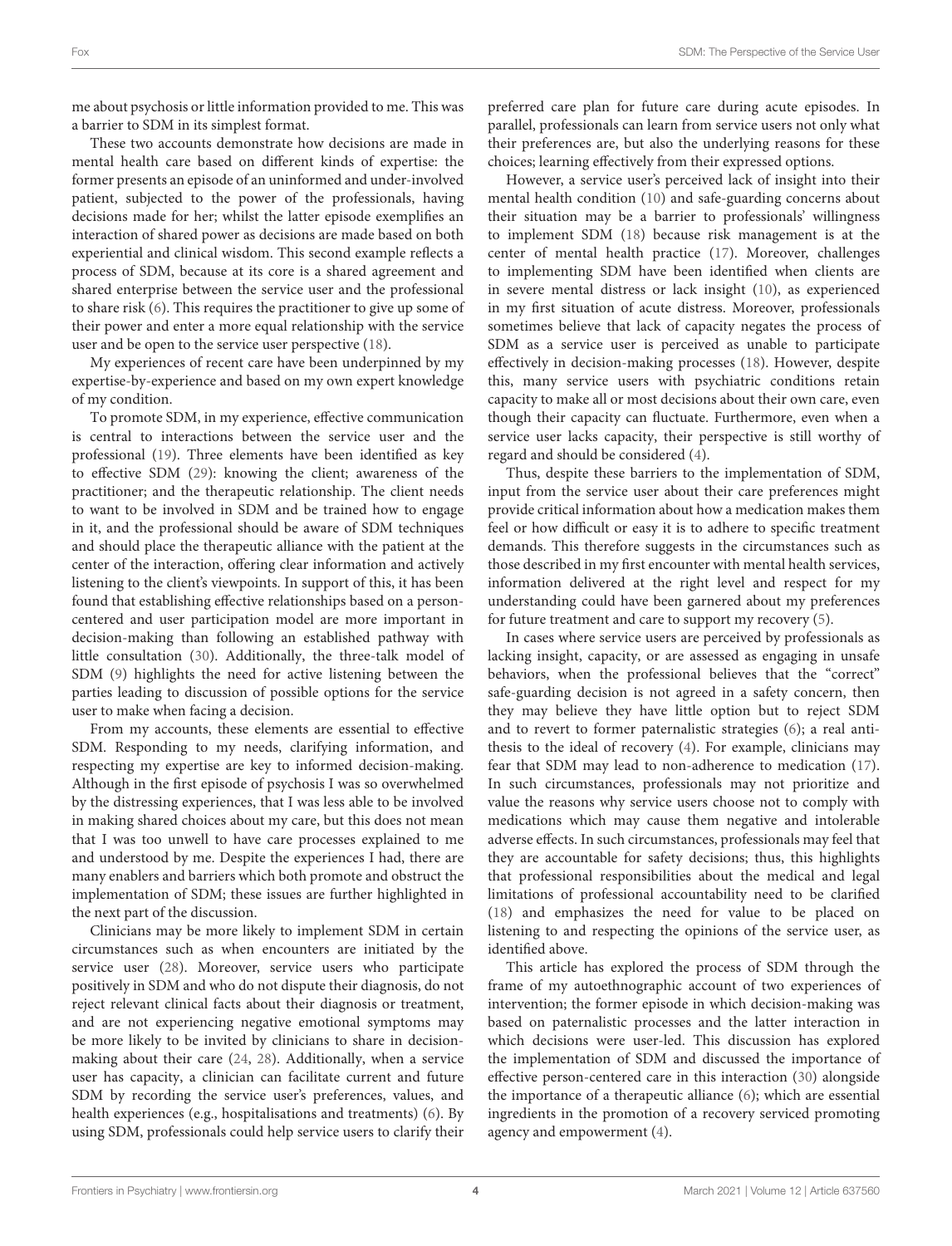To support the effective implementation of SDM, clinicians should adhere to the necessary conditions for SDM which are mutual respect and trust, and should provide information in a language understood by service users. There must be attitudinal change in the professional domain, as well in the perspective of some service users, about the place of experiential knowledge in building a therapeutic alliance. Practitioners must, for example, be prepared to listen to treatment options suggested by service users which the professionals themselves have not considered previously, acknowledging the value of experiential wisdom, alongside their own practice wisdom. The implementation of SDM thus has real implications for the place of safe-guarding in mental health care and requires a shift in wider policy to a greater focus on the place of experiential wisdom in decision-making in mental health interventions.

## **REFERENCES**

- <span id="page-4-0"></span>1. NHS England. Five Year Forward View for Mental Health. (2016). Available online at: [https://www.england.nhs.uk/wp-content/uploads/2016/02/Mental-](https://www.england.nhs.uk/wp-content/uploads/2016/02/Mental-Health-Taskforce-FYFV-final.pdf)[Health-Taskforce-FYFV-final.pdf](https://www.england.nhs.uk/wp-content/uploads/2016/02/Mental-Health-Taskforce-FYFV-final.pdf) (accessed November 2, 2020).
- <span id="page-4-1"></span>2. NHS England. Five Year Forward View for Mental Health: One Year On. (2017). Available online at: [https://www.england.nhs.uk/wp-content/uploads/](https://www.england.nhs.uk/wp-content/uploads/2017/03/fyfv-mh-one-year-on.pdf) [2017/03/fyfv-mh-one-year-on.pdf](https://www.england.nhs.uk/wp-content/uploads/2017/03/fyfv-mh-one-year-on.pdf) (accessed November 2, 2020).
- <span id="page-4-2"></span>3. National Institute for Health and Clinical Excellence (NICE) Rehabilitation for adults with complex psychosis. NICE Guideline. (2020). Available online at: [https://www.nice.org.uk/guidance/ng181/chapter/Recommendations#](https://www.nice.org.uk/guidance/ng181/chapter/Recommendations#recovery-orientated-rehabilitation-services) [recovery-orientated-rehabilitation-services](https://www.nice.org.uk/guidance/ng181/chapter/Recommendations#recovery-orientated-rehabilitation-services) (accessed November 2, 2020).
- <span id="page-4-3"></span>4. Farkas M. Promoting Choice-A Cornerstone of Recovery Promoting Practice (Revised Reprint) WAPR Bulletin. (2018) 42:6–9. Available online at: [http://](http://www.wapr.org/wp-content/uploads/2019/01/wapr_e_bulletin_dec_2018.pdf) [www.wapr.org/wp-content/uploads/2019/01/wapr\\_e\\_bulletin\\_dec\\_2018.pdf](http://www.wapr.org/wp-content/uploads/2019/01/wapr_e_bulletin_dec_2018.pdf) (accessed October 4, 2020).
- <span id="page-4-4"></span>5. Leamy M, Bird V, Le Boutillier C, Williams J, Slade M. Conceptual framework for personal recovery in mental health: systematic review and narrative synthesis. Br J Psychiatr. (2011) 199:445–52. doi: [10.1192/bjp.bp.110.083733](https://doi.org/10.1192/bjp.bp.110.083733)
- <span id="page-4-5"></span>6. Ramon S, Brooks H, Rae S, O'Sullivan M. Key issues in the process of implementing shared decision making (DM) in mental health practice. Ment Health Rev J. (2017) 22:257–74. doi: [10.1108/MHRJ-01-2017-0006](https://doi.org/10.1108/MHRJ-01-2017-0006)
- <span id="page-4-6"></span>7. Adams T, Holman Jones S, Ellis C. Autoethnography: Understanding Qualitative Research.New York, NY: Oxford University Press (2015).
- <span id="page-4-7"></span>8. Denzin N. Interpretive Autoethnography. Thousand Oaks: Sage (2017). doi: [10.4324/9781315159270](https://doi.org/10.4324/9781315159270)
- <span id="page-4-8"></span>9. Elwyn G, Durand M, Song J, Aarts J, Barr P, Berger Z, et al. A three-talk model for shared decision making: multistage consultation process. BMJ. (2017) 359:j4891. doi: [10.1136/bmj.j4891](https://doi.org/10.1136/bmj.j4891)
- <span id="page-4-9"></span>10. Coffey M, Hannigan B, Barlow S, Cartwright M, Cohen R, Faulkner A, et al. Recovery-focused mental health care planning and co-ordination in acute inpatient mental health settings: a cross national comparative mixed methods study. BMC Psychiatry[. \(2019\) 19:115. doi: 10.1186/s12888-019-](https://doi.org/10.1186/s12888-019-2094-7) 2094-7
- <span id="page-4-10"></span>11. Kokanović R, Brophy L, McSherry B, Flore J, Moeller-Saxone K, Herrman, H. Supported decision-making from the perspectives of mental health service users, family members supporting them and mental health practitioners. A N Z J Psychiatry. ([2018\) 52:826–33. doi: 10.1177/00048674187](https://doi.org/10.1177/0004867418784177) 84177
- <span id="page-4-11"></span>12. Stovell D, Morrison A, Panayiotou P, Hutton P. Shared treatment decisionmaking and empowerment-related outcomes in psychosis: systematic review and meta-analysis. Br J Psychiatry[. \(2016\) 209:23–8. doi: 10.1192/bjp.bp.114.15](https://doi.org/10.1192/bjp.bp.114.158931) 8931
- <span id="page-4-12"></span>13. Simmons M, Hetrick S, Jorm A. Experiences of treatment decision making for young people diagnosed with depressive disorders: a qualitative study in primary care and specialist mental health

## DATA AVAILABILITY STATEMENT

The original contributions presented in the study are included in the article/supplementary material, further inquiries can be directed to the corresponding author.

## AUTHOR CONTRIBUTIONS

The author confirms being the sole contributor of this work and has approved it for publication.

## ACKNOWLEDGMENTS

Thanks are given to Dr. Martin Fox for reviewing the different iterations of the article.

settings. BMC Psychiatry[. \(2011\)11:194–207. doi: 10.1186/1471-244X-1](https://doi.org/10.1186/1471-244X-11-194) 1-194

- <span id="page-4-13"></span>14. National Institute for Health and Clinical Excellence. Service User Experience in Adult Mental Health: Improving the Experience of Care for People Using Adult NHS Mental Health Services. CG136. London: National Institute (2012).
- <span id="page-4-14"></span>15. NHS England and NHS Improvement. Shared Decision Making: Summary Guide. (2019). Available online at: [https://www.england.nhs.uk/publication/](https://www.england.nhs.uk/publication/shared-decision-making-summary-guide/) [shared-decision-making-summary-guide/](https://www.england.nhs.uk/publication/shared-decision-making-summary-guide/) (accessed October 30, 2020).
- <span id="page-4-15"></span>16. Human Rights Act. London: HMSO (1998).
- <span id="page-4-16"></span>17. Morant N, Kaminskiy E, Ramon S. Shared decision making for psychiatric medication management: beyond the micro-social. Health Expect. (2016) 19: 1002–14. doi: [10.1111/hex.12392](https://doi.org/10.1111/hex.12392)
- <span id="page-4-17"></span>18. Stephenson L, Gergel T, Ruck Keene A, Rifkin L, Owen G. The PACT advance decision-making template: preparing for Mental Health Act reforms with co-production, focus groups and consultation. Int J Law Psychiatry. (2020) 71:101563. doi: [10.1016/j.ijlp.2020.101563](https://doi.org/10.1016/j.ijlp.2020.101563)
- <span id="page-4-18"></span>19. Slade M. Implementing shared decision making in routine mental health care. World Psychiatry. [\(2017\) 16:146–53. doi: 10.1002/wps.](https://doi.org/10.1002/wps.20412) 20412
- <span id="page-4-19"></span>20. Simmons M, Coates D, Batchelor S, Dimopoulos-Bick T, Howe D. The CHOICE pilot project: challenges of implementing a combined peer work and shared decision-making programme in an early intervention service. Early Intervent Psychiatry. (2018) 12:964-71. doi: 10.1111/eip. 12527
- <span id="page-4-20"></span>21. Fox J, Gasper R. The choice to disclose (or not) mental health ill-health in UK higher education institutions: a duoethnography by two female academics. J Organ Ethnogr. (2020) 9:295–309. doi: [10.1108/JOE-11-2019-0040](https://doi.org/10.1108/JOE-11-2019-0040)
- <span id="page-4-21"></span>22. Fook J. Learning from and researching (my own) experience: a critical reflection on the experience of social difference. In: Witkin S, editor. Narrating Social Work Through Autoethnography. New York, NY: Columbia University Press (2014). p. 120–40. doi: [10.7312/witk15880-006](https://doi.org/10.7312/witk15880-006)
- <span id="page-4-22"></span>23. Braun V, Clarke V. Using thematic analysis in psychology. Qual Res Psychol. (2006) 3:77–101. doi: [10.1191/1478088706qp063oa](https://doi.org/10.1191/1478088706qp063oa)
- <span id="page-4-23"></span>24. Fox J. The contribution of experiential wisdom to the development of the mental health professional discourse. Schizophr Bull. (2017) 43:481– 5. doi: [10.1093/schbul/sbv082](https://doi.org/10.1093/schbul/sbv082)
- <span id="page-4-24"></span>25. Ellis C. The Ethnographic I: A Methodological Novel About Autoethnography. Walnut Creek: AltaMira press (2004).
- <span id="page-4-25"></span>26. Goldberg M, Stanger Elran R, Mayer Y, Lurie I. The treatment of a patient who is also a mental health practitioner: special considerations and recommendations. Acad Psychiatry. (2020) 44:624–8. doi: [10.1007/s40596-020-01280-3](https://doi.org/10.1007/s40596-020-01280-3)
- <span id="page-4-26"></span>27. Beckett C, Maynard A, Jordan P. Values and Ethics in Social Work. London: Sage (2017)